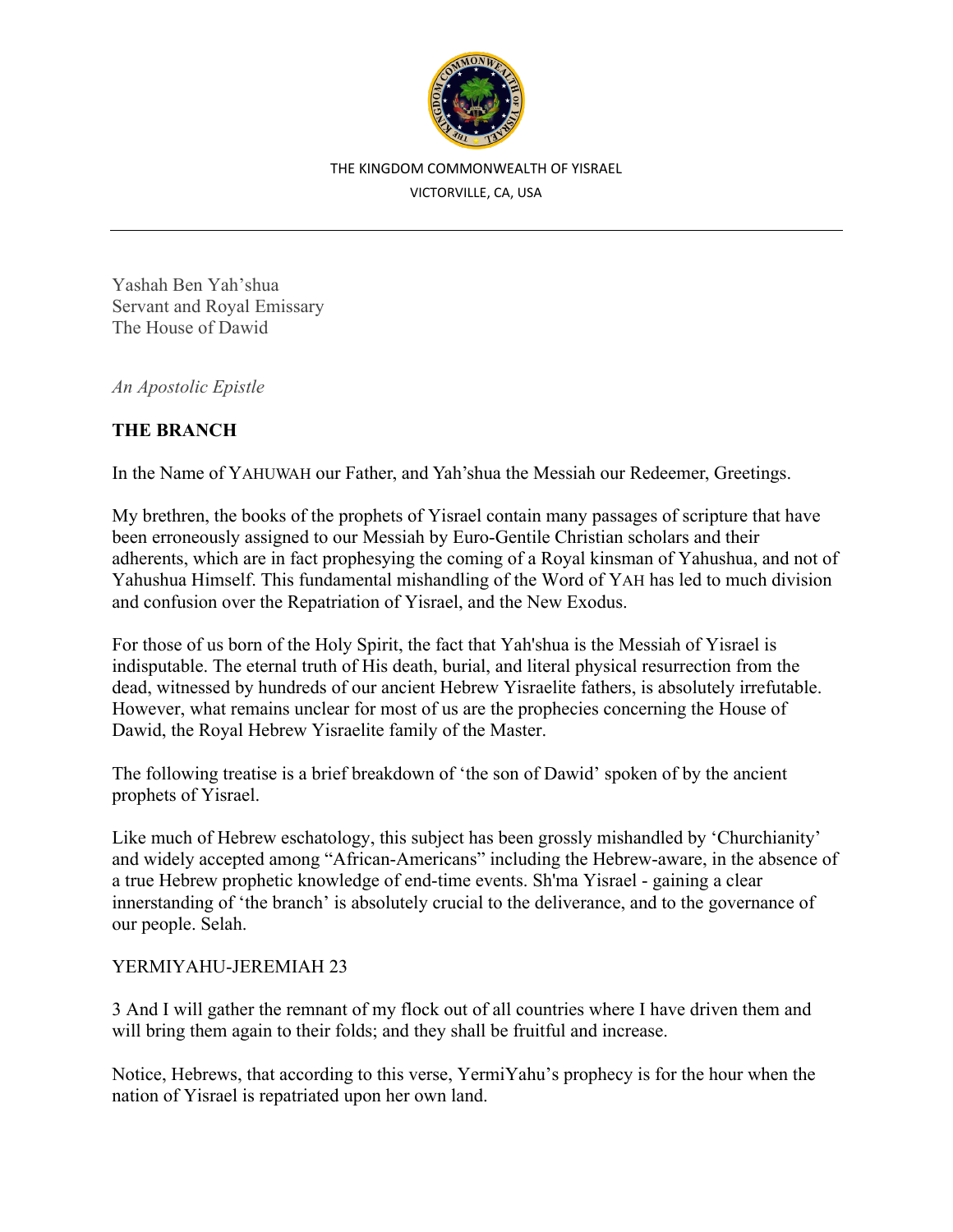4 And I will set up shepherds over them which shall feed them: and they shall fear no more, nor be dismayed, neither shall they be lacking, says YAHUWAH. 5 Behold, the days come, says YAHUWAH, that I will raise unto Dawid a righteous branch, and a king shall reign and prosper, and shall execute judgment and justice in the earth.

Also notice, brethren, that the king in question is referred to as a "branch." Is Messiah Yah'shua under Dawid? YAH forbid! The truth is, both Dawid and our Messiah Himself refute the false doctrine that Yah'shua is in any spiritual sense, a "branch," or an appendage of man.

## YESHAYAHU-ISAIAH 42

1 Behold my servant, whom I uphold; my elect, *in whom* my soul delights; I have put My Spirit upon him: he shall bring forth judgment to the Gentiles. 2 He shall not cry out, nor lift up, nor cause his voice to be heard in the street.

Notice brethren, that this servant of YAH, shall not raise up and cry out in the streets. This simply cannot be a reference to Mashiach Yah'shua, since He did just that; as do many of our Hebrew Yisraelite brothers today. SELAH.

4 He shall not fail nor be discouraged, until he has set judgment in the earth: and the isles shall wait for his law.

The truth is, this prophecy of the coming Branch has yet to be fulfilled.

# YESHAYAHU-ISAIAH 11

1 And there shall come forth a rod out of the stem of Yishay-Jesse, and a branch shall grow out of his roots:

According to this passage, a king shall proceed from the loins of Dawid, who is the stem, or branch, of his father Yishay. And as we all know, a son comes forth out of his father, just as a branch or stem grows out of a tree. Abba YAH revealed to YeshaYahu that this branch will not only come from the seed of Dawid, but he will also grow out of Yishay-Jesse's roots. Who is the root of Jesse? Messiah Yahushua.

As He Himself declared, "I am the root and the offspring of Dawid." Notice that He didn't say He was the *son* of Dawid. Selah. Let us reason together, my brethren. Why would the Root of Jesse - Yahushua - "clone" Himself as his own son? That bizarre twisting of scripture could only have originated from the author of confusion himself…

As for 'the branch' – again, his *flesh* proceeds from the *loins* of Dawid, but his *soul and spirit* proceed from the *root* of Dawid. From Yahushua Ben YAHUWAH Ha Mashiach. Yah'shua Himself put it this way: While the Pharisees were gathered together, Yahushua asked them, Saying, what do you think of Mashiach? Whose son is he? They said unto him, *The Son* of Dawid. (Matt. 22:41-42).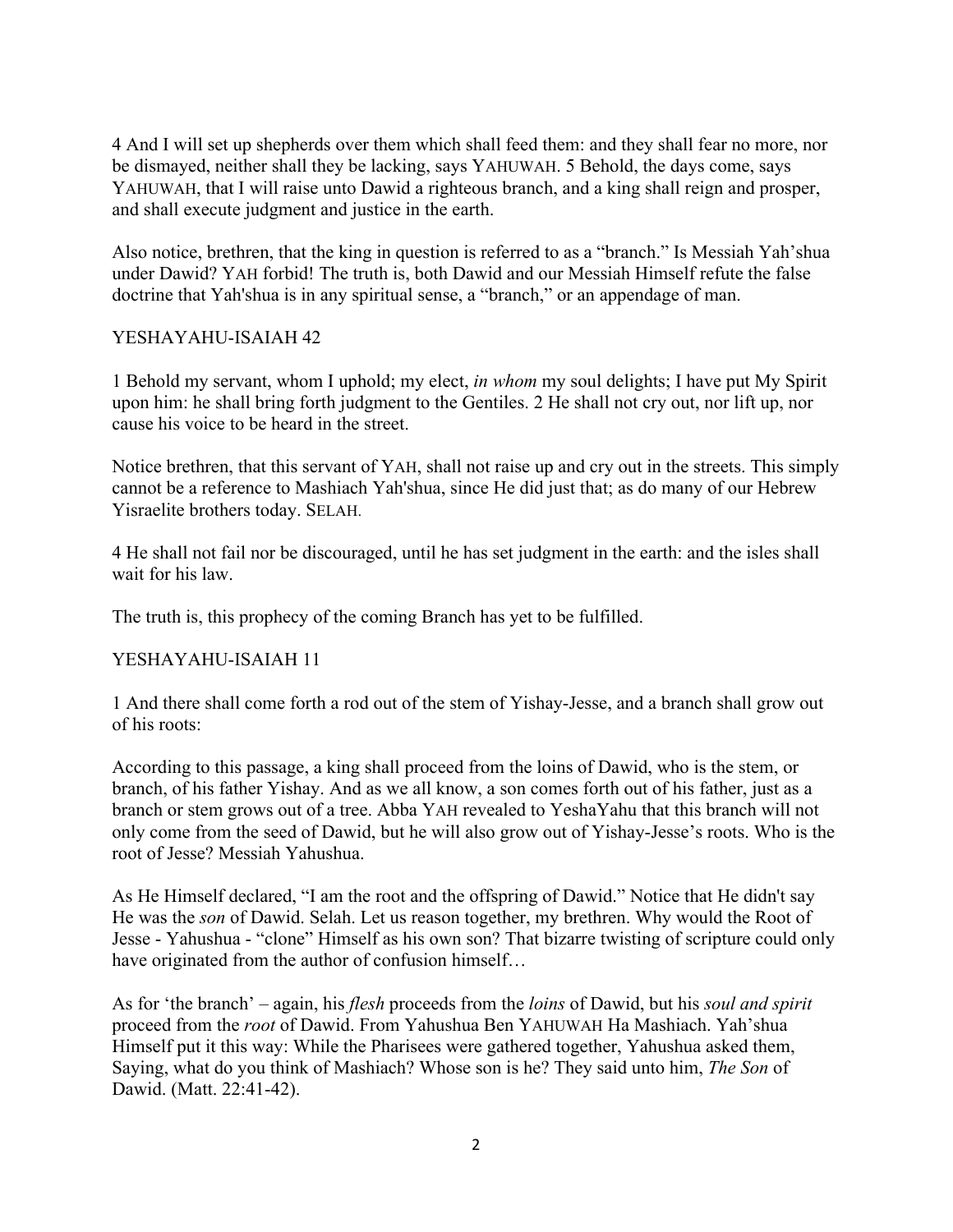And that is exactly who most "Christians" and "Messianic Jews" believe Yahushua to be -- the son of Dawid, who was prophesied to come at the end of days. And the whole first-century generation, including the very apostles of Ha Mashiach, believed that as well.

It is for this very reason, that the Jewish proselytes have not yet received Yah'shua as Their Messiah. Ironically, for the same reason the Levitical Priesthood didn't receive Him from the very beginning. But who did Yahushua declare *Himself* to be? Surely brethren, He has the final word on His own identity.

## MATTITYAHU-MATTHEW 22:43-46

He said unto them, how then does Dawid in Spirit call him Master, saying, YAHUWAH said to my Master, "Sit on my right hand, until I make your enemies your footstool." If Dawid then called him Master, how is he his son?

In other words, how can Dawid's son also be Dawid's father? And why would Dawid call his own son 'Lord?' After all my brethren, what man among us, would ever call his sons Lord. So then, who is this son of Dawid? The next verse reveals what will happen to Ha Mashiach's adversaries when we correctly identify him:

Verse 46 - And no man was able to answer Him a word, neither did any *man* from that day forth ask Him any more *questions*. Case closed.

Now as we all know, the generation of the Messiah longed for the son of Dawid who would deliver Yisrael from political oppression. But, they wanted Yahushua to deliver Yisrael unto themselves, and not unto YAH. Not because they believed His report; but because they wanted *national sovereignty*. But when the Hebrews attempted to make Him their *political* King, He refused.

Indeed, that was the temptation of ha Shatan, to Ha Mashiach: "Worship me, and you can restore the Kingdom right now, *without having to be crucified.* Without having to die to the flesh. A much easier course of action, my brethren, than dying for the sins of Yisrael, so the son of Dawid may possess the divine key to bring deliverance to our people some two-thousand years later. In other words, Ha Shatan attempted to execute the grand illusion of gain without pain -- the ultimate religious deception, from the founding father of lies. Selah.

Hear O Yisrael, and innerstand – Yah'shua resisted and overcame that universal temptation; as well as the subtle twisting of scripture, that misrepresents the Redeemer as the son of Dawid. And so must we. The Master Teacher remained faithful to the truth: that in the Royal House of Yisrael, He and He alone, is the everlasting Divine Root of Dawid. And He did so unto death; even the death of the cross.

And therefore, YAH has highly exalted Yahushua; and has indeed given Him a Name which is above *every* name, just as it is written. Surely, the season has come for the whole house of Yisrael to do the same. Even so, Ahmein.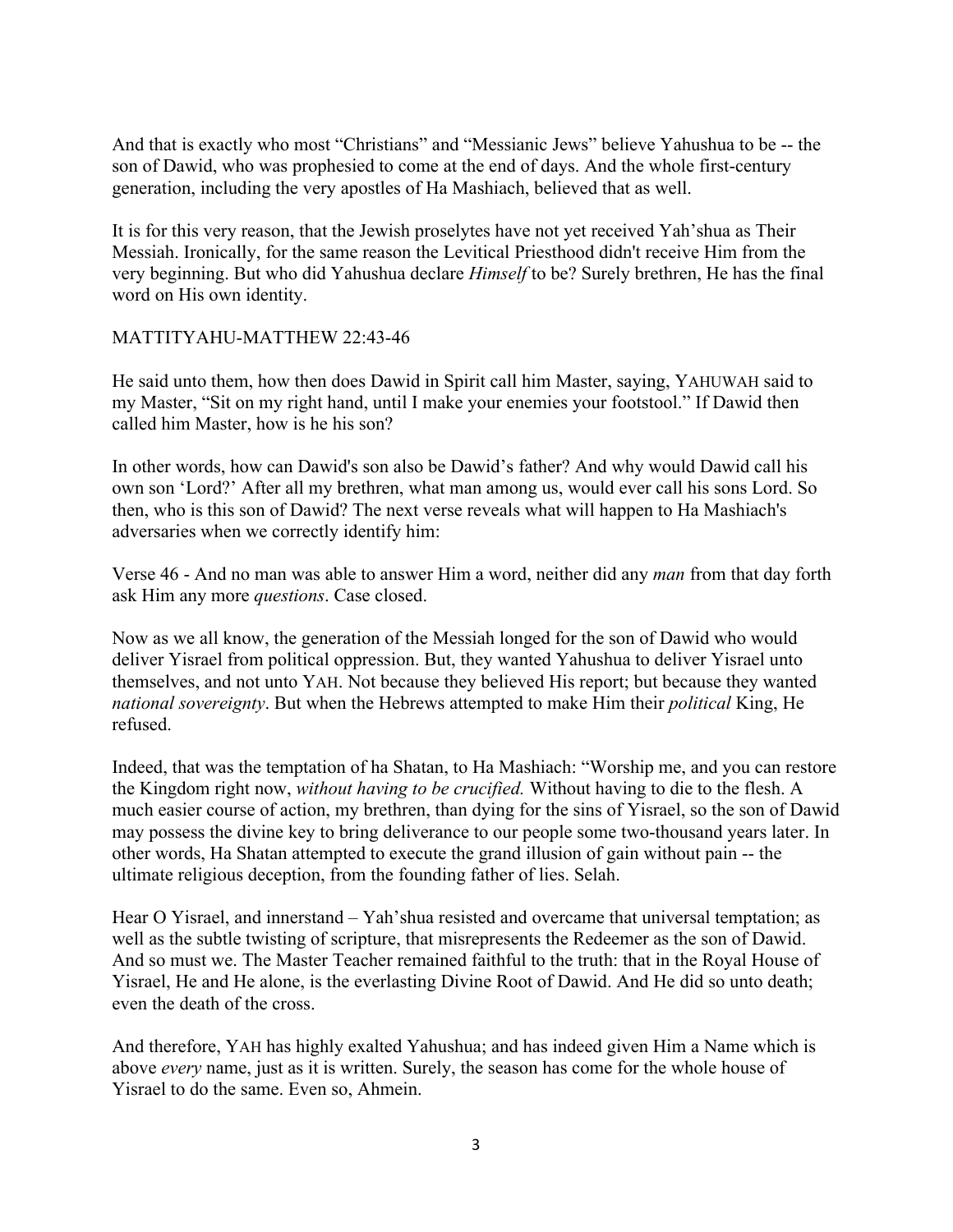## II SH'MUEL-SAMUEL 7

12 And when your days be fulfilled, and you shall sleep with your fathers, I will set up your seed after you, which shall proceed out of your bowels, and I will establish his kingdom.

This is the same son of Dawid the prophets foresaw – the one whom "Sunday Christians" and many among the Hebrew-aware believe is Yahushua – "Jesus" the Messiah. But consider what YAH went on to say concerning Dawid's son:

13 He shall build a house for My name, and I will establish the throne of his kingdom forever. 14 I will be his Father, and he shall be My son. If he commits iniquity, I will chasten him with the rod of men, and with the stripes of the children of men: 15 But My mercy shall not depart from him, as I took *it* from Sha'ul, whom I put away from before you.

Clearly, this was in no wise referring to Shelomo-King Solomon, who built temples not only for YAHUWAH, but for Ashteroth and many other pagan deities, causing his own line to be cursed and eliminated from ruling in Yisrael forever. As for this prophecy being about Ha Mashiach, the foreknowledge of YAH would not allow for even a suggestion that Y'shua might sin, and thereby abort His Divine mission. SELAH.

So then, just exactly who are these foundational prophecies of the son of Dawid referring to?

- Not the Son of YAH. (He was without sin).
- Not King Dawid, who was disallowed to build the physical house.
- Not King Solomon, who built the *physical* house.

These Messianic end-time prophecies clearly refer to the son of Dawid who is to come. The one associated with the final wave offering of the New Exodus, when the Kingdom of Yisrael shall be *free – a living* Temple, exalted above the nations. Even so, Ahmein.

Now as you know, my brethren, there remains much controversy among us over the matter of reincarnation. And much if not most of the confusion also stems from the prophecies, concerning the rule of Dawid in the end-times. For example:

#### YERMIYAHU-JEREMIAH 30

7 Alas! for that day *is* great, so that none *is* like it: it *is* even the time of Yah'qob's trouble; but he shall be saved out of it. 8 For it shall come to pass in that day, says YAHUWAH of hosts, *that* I will break his yoke from off your neck, and will burst your bonds, and strangers shall no more serve themselves of him: 9 But they shall serve YAHUWAH their GOD, and Dawid their king, whom I will raise up unto them.

10 Therefore fear not, O My servant Ya'aqob, says YAHUWAH; neither be dismayed, O Yisrael: for, lo, I will save you from afar, and your seed from the land of their captivity; and Ya'aqob shall return, and shall be in rest, and be quiet, and none shall make *him* afraid. Even so, Ahmein.